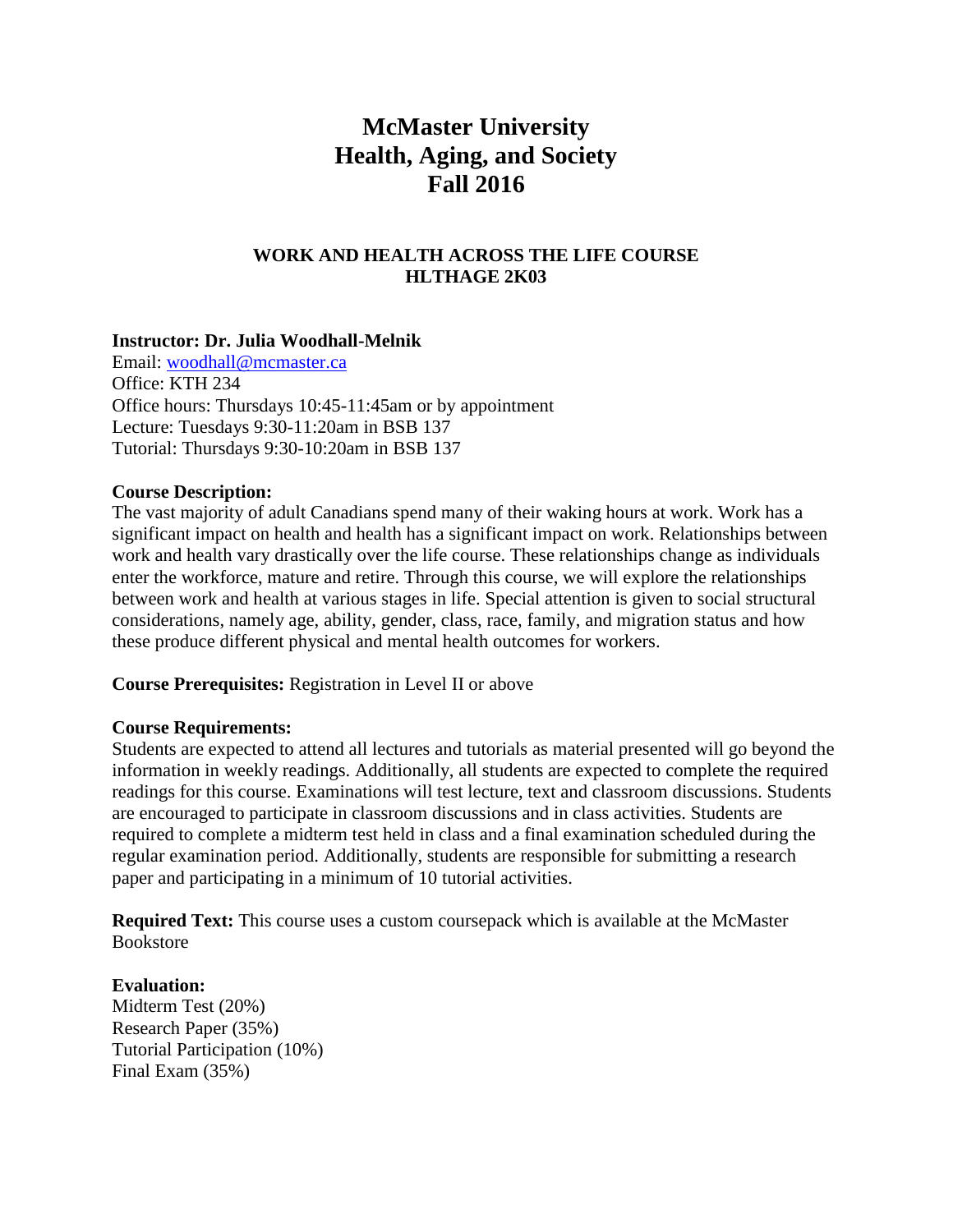**Midterm Test (20%):** to be held in class on October 18<sup>th</sup>. Students will be given an hour and forty five minutes to complete the test. The test will consist of 40 multiple choice questions (40 marks) and two short essay questions of which students will choose one to answer (20 marks). Material from the first five weeks of class will be covered and a review tutorial will be held the week prior to the test. Should a student miss the test for exceptional circumstances the student must submit documentation to the Social Sciences Faculty Office (see: https://socialsciences.mcmaster.ca/current-students/academic-advising/procedures-forms-

policies/student-absence-information). Should the office inform the instructor that sufficient documentation has been provided, the instructor will work with the student to schedule a makeup exam without penalty.

**Research Paper (35% due November 17th in tutorial)** Students are to submit a five-page, double spaced paper, written in 12-point, Times New Roman font. In addition, please include a title page with an original title and a separate reference page. The title and reference pages are not included in your page count. Please include page numbers beginning with one starting after the title page and use subheadings that correspond with the sections listed below. Please use APA formatting for references. This paper requires that students use a minimum of five separate academic sources (peer reviewed journal articles). The use of additional sources, such as government websites, newspaper articles, books, additional journal articles, and lectures is permitted and encouraged. However, the required five academic sources must be present. Please note: a late penalty of 5% per business day will be deducted from papers handed in after November 17<sup>th</sup> unless sufficient documentation for exceptional circumstances has been provided to the Social Sciences Faculty Office. Late marks will not be deducted on weekends. All papers must be received by the last day of class (December  $6<sup>th</sup>$ ) to receive a grade.

Each student is required to pick an issue or topic related to work and health. Some examples include caregiving, contractual labour, migrant labour, and workplace safety. The instructor encourages each student to pick a topic to write on that is of interest to her or him. In other words, please choose a work and health related topic that you would like to learn more about. Canadian and international foci are both appropriate. Students will have an opportunity to discuss their choice with the instructor and their colleagues in tutorial. A grading rubric will be presented in tutorial and posted online for reference.

Papers must include the following sections:

- a) Introduction (including specific thesis)
- b) Description of the topic/issue (why is this issue important?)
- c) Discussion of social inequality as it relates to the issue/topic (what are the social, historical, political, and/or economic conditions that contribute to workers' health within the specific context of your issue/topic?)
- d) Suggestions for improving the health conditions of workers
- e) Conclusion

**Tutorial Participation (10%):** Thursdays from 9:30-10:20am will be dedicated tutorial time. This time will allow students to engage with the material covered in class as well as to connect with fellow students in preparation for tests and assignments. Students will be divided into tutorial groups of five during the first tutorial (note: if you miss the first tutorial, please inform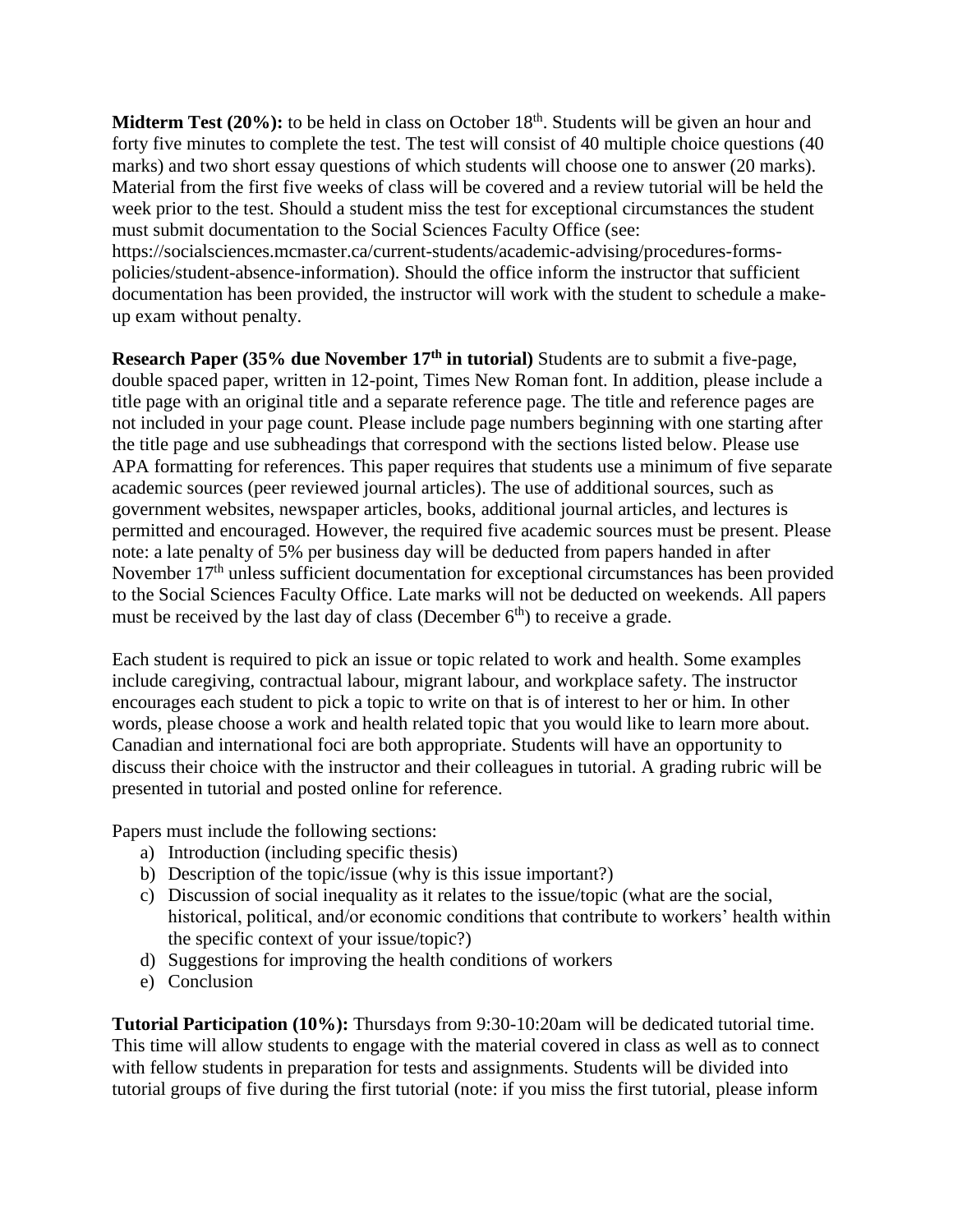the instructor and she will assign you to a group). During each tutorial a low-stakes writing assignment or activity will be given to each group to complete during the tutorial time. Group members present will write their names on the top of the group assignment and if the assignment is satisfactory each group member present will receive one mark. NOTE: there will be 12 tutorials and 10 marks assigned which allows each student to receive full marks with a maximum of two tutorial absences. Should a student miss more than two tutorials for exceptional circumstances and wish to receive marks for absences the instructor requests that the student submit documentation to the Social Sciences Faculty Office (see: [https://socialsciences.mcmaster.ca/current-students/academic-advising/procedures-forms-](https://socialsciences.mcmaster.ca/current-students/academic-advising/procedures-forms-policies/student-absence-information)

[policies/student-absence-information\)](https://socialsciences.mcmaster.ca/current-students/academic-advising/procedures-forms-policies/student-absence-information). Should the office inform the instructor that sufficient documentation has been provided, the instructor will provide the student with a supplementary activity to complete.

**Final Exam (35%):** To be held during the scheduled final exam period. The exam will cover material from weeks one through 12 and the format will be discussed in class.

| <b>Dates</b>                | <b>Weekly Lecture</b>      |           | <b>Weekly Readings</b> | <b>Tutorial Activity</b>   |
|-----------------------------|----------------------------|-----------|------------------------|----------------------------|
|                             | <b>Topic</b>               |           |                        |                            |
| Week One                    | Introduction to Using      | $\bullet$ | Larkin                 | Discussion of week one     |
| September $6th$ &           | a Life Course              |           | "Studying              | readings, group            |
| September 8 <sup>th</sup> , | Perspective to             |           | Health &               | assignments and            |
| 2016                        | <b>Understand Work and</b> |           | Wellbeing              | introductions              |
|                             | Health & Work as a         |           | Across the Life        |                            |
|                             | Social Determinant of      |           | Course"                |                            |
|                             | Health                     | $\bullet$ | Link & Phelan          |                            |
|                             |                            |           | "Social                |                            |
|                             |                            |           | Conditions as          |                            |
|                             |                            |           | Fundamental            |                            |
|                             |                            |           | Causes of              |                            |
|                             |                            |           | Disease"               |                            |
| Week Two                    | New Workers: Youth         | $\bullet$ | Lewko et al.           | Continued discussion       |
| September $13th$ &          | Employment &               |           | "Workplace             | about work as a social     |
| September $15th$ ,          | Health                     |           | Experiences of         | determinant of health      |
| 2016                        |                            |           | Young Workers          |                            |
|                             |                            |           | in Ontario"            | Discussion of              |
|                             |                            | $\bullet$ | Chin et al.            | generational variations in |
|                             |                            |           | "Enabling Youth        | experiences of work        |
|                             |                            |           | to Advocate for        |                            |
|                             |                            |           | Workplace              |                            |
|                             |                            |           | Safety"                |                            |

## **Schedule of Topics and Readings**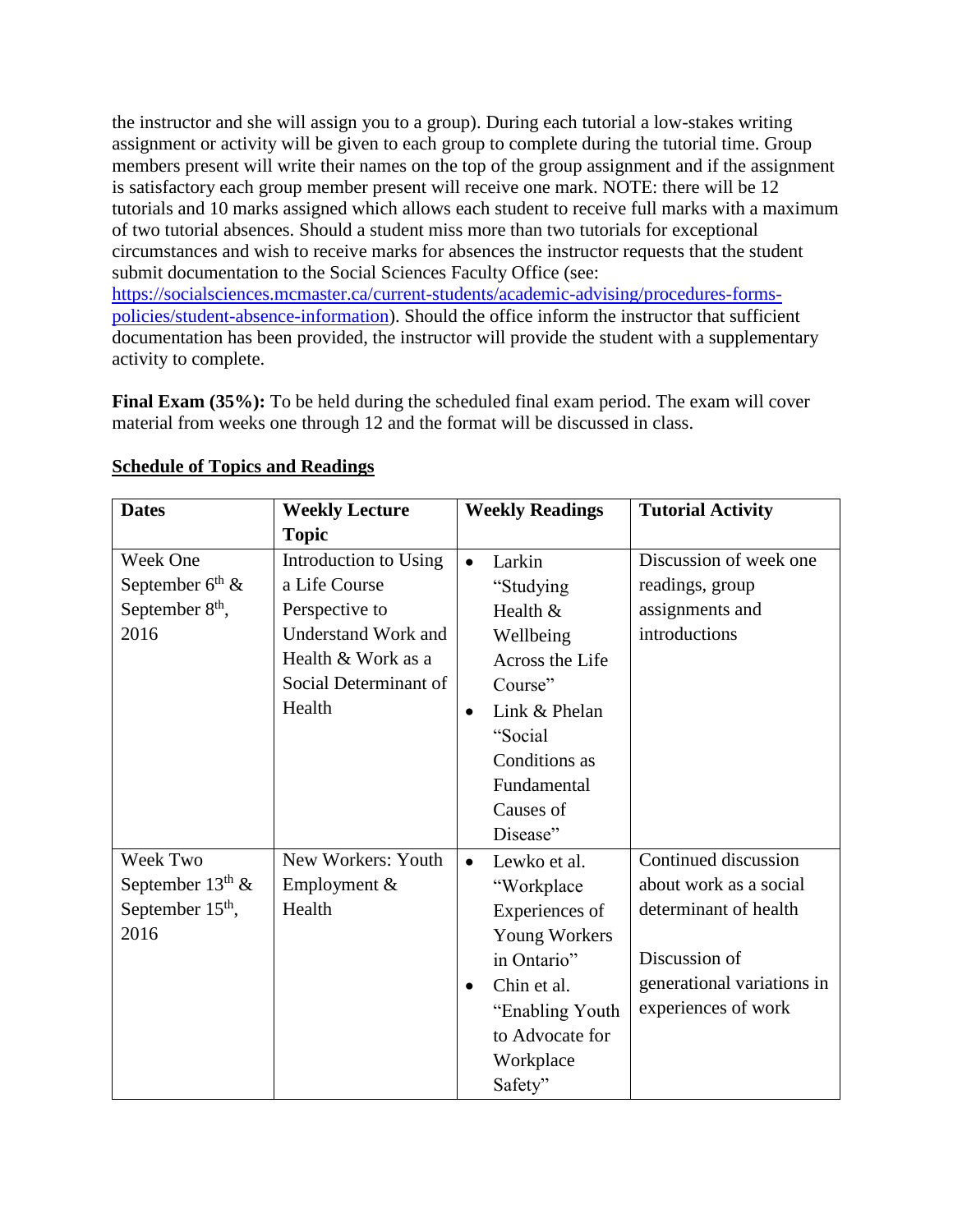| Week Three                   | The New Workforce:          | Adewale<br>$\bullet$      | Video: Juggling Work &        |
|------------------------------|-----------------------------|---------------------------|-------------------------------|
| September $20th$ &           | <b>Recent Graduates and</b> | "Perceived Job            | Family (segments 1-7, 12)     |
| September 22 <sup>nd</sup> , | the Health Impacts of       | <b>Insecurity:</b> Its    | & 13) and Discussion          |
| 2016                         | Entering the Modern         | individual,               |                               |
|                              | Workforce                   | organizational,           |                               |
|                              |                             | and social                |                               |
|                              |                             | effects"                  |                               |
|                              |                             | Kuron et al.<br>$\bullet$ |                               |
|                              |                             | "Millennials"             |                               |
|                              |                             | <b>Work Values:</b>       |                               |
|                              |                             | <b>Differences</b>        |                               |
|                              |                             | across the                |                               |
|                              |                             | School to Work            |                               |
|                              |                             | Transition"               |                               |
| <b>Week Four</b>             | Work and Family             | Jacqueline<br>$\bullet$   | Video: Juggling Work &        |
| September $27th$ &           | <b>Balance: Partnered</b>   | Wallen "Chapter           | Family (segments 10-11,       |
| September 29 <sup>th</sup>   | Workers & Workers           | 6: Workers with           | $& 15-23$ and Discussion      |
|                              | with Young Children         | Young                     |                               |
|                              |                             | Children"                 | <b>Record Group Questions</b> |
|                              |                             |                           | for Midterm Prep              |
| Week Five                    | Work as a direct            | Woodhall &<br>$\bullet$   | Come prepared to discuss      |
| October $4^{\text{th}}$ &    | contributor to health       | Leach "Who                | short commentary article:     |
| October $6th$                | outcomes: benefits,         | Will Fight for            | Can we Learn a Few            |
|                              | health & safety, &          | Us? Union                 | Things from Google? By        |
|                              | employee assistance         | Designated                | Shipman                       |
|                              | programming                 | Women's                   |                               |
|                              |                             | Advocates in              | Midterm Test Review &         |
|                              |                             | Auto                      | <b>Group Review</b>           |
|                              |                             | Manufacturing             |                               |
|                              |                             | Workplaces"               |                               |
|                              |                             | Shipman "Can<br>$\bullet$ |                               |
|                              |                             | we Learn a Few            |                               |
|                              |                             | Things from               |                               |
|                              |                             | Google?"                  |                               |
| Week Six                     | Midterm Recess: No          | N/A                       | N/A                           |
| October $11^{th}$ &          | Class                       |                           |                               |
| October 13 <sup>th</sup>     |                             |                           |                               |
| <b>Week Seven</b>            | <b>Midterm Test in</b>      | N/A                       | Come Prepared to              |
| October $18^{\text{th}}$ &   | <b>Class Tuesday</b>        |                           | Discuss your Paper            |
| October 20 <sup>th</sup>     |                             |                           |                               |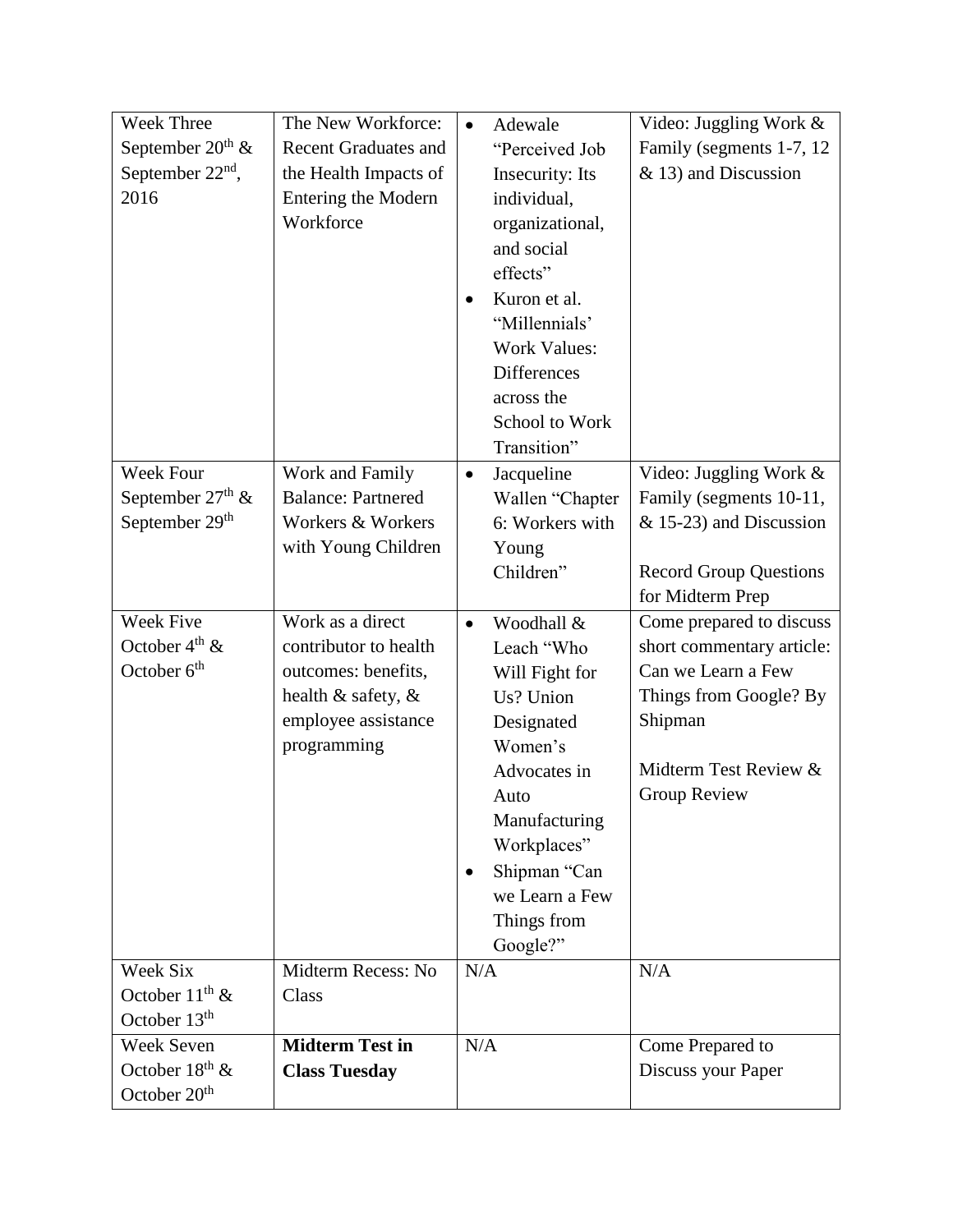|                                                               | October 18th at                                                                                                        |                        |                                                                                                                                                                                                                                                                                                                                                 | Topics with your Group                                                                                                                                              |
|---------------------------------------------------------------|------------------------------------------------------------------------------------------------------------------------|------------------------|-------------------------------------------------------------------------------------------------------------------------------------------------------------------------------------------------------------------------------------------------------------------------------------------------------------------------------------------------|---------------------------------------------------------------------------------------------------------------------------------------------------------------------|
|                                                               | 9:30am                                                                                                                 |                        |                                                                                                                                                                                                                                                                                                                                                 | & the Instructor                                                                                                                                                    |
| Week Eight<br>October $25^{th}$ &<br>October 27 <sup>th</sup> | Occupational Type $\&$<br>Health: Building a<br>Career, Burnout and<br>health impacts of<br>different forms of<br>work | $\bullet$<br>$\bullet$ | Saunders "Shift<br>Work and<br>Health"<br>Kim et al.<br>"Burnout and<br>Physical Health<br>among Social<br>Workers: A<br>Three-Year<br>Longitudinal<br>Study"                                                                                                                                                                                   | Bring your academic<br>sources for your paper<br>for a group discussion of<br>the content of your paper                                                             |
| <b>Week Nine</b><br>November $1st$ &<br>November $3rd$        | Mid-Career Workers:<br>the Sandwich<br>Generation, Health,<br>Wellbeing and<br><b>Stressors</b>                        | $\bullet$<br>$\bullet$ | Oulevey<br>Bachmann<br>"Developing a<br>Theoretical<br>Framework<br><b>Using a Nursing</b><br>Perspective to<br>Investigate<br>Perceived Health<br>in the Sandwich<br>Generation<br>Group"<br>Chassin et al.<br>"The association<br>between<br>membership in<br>the sandwich<br>generation and<br>health behaviors:<br>A longitudinal<br>study" | Discussion: Theorizing<br>health impacts of<br>membership in the<br>sandwich generation:<br>Reconciling the nursing<br>perspective and a life<br>course perspective |
| Week Ten<br>November $8th$ &<br>November $10th$               | Older Adults and<br>Work: Retirement,<br>Health, and<br>Wellbeing                                                      | $\bullet$              | Calvo et al<br>"Causal Effects<br>of Retirement<br>Timing on<br>Subjective<br>Physical and                                                                                                                                                                                                                                                      | Guest talk: Adjusting to<br>Retirement $\rightarrow$ Experiences<br>of Recently Retired<br>Persons                                                                  |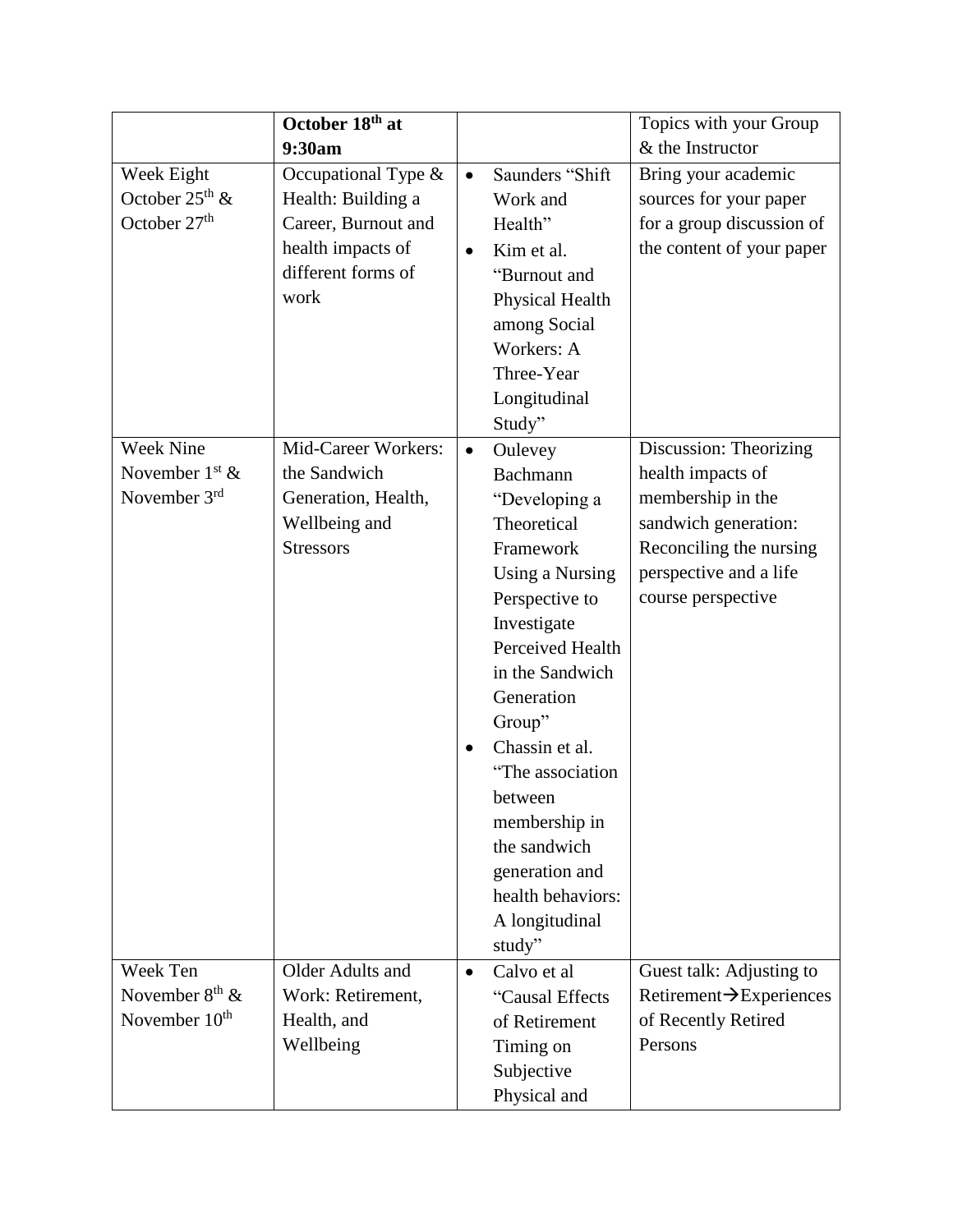|                           |                       |           | Emotional            |                          |
|---------------------------|-----------------------|-----------|----------------------|--------------------------|
|                           |                       |           | Health"              |                          |
|                           |                       | $\bullet$ | Brown &              |                          |
|                           |                       |           | Vickerstaff          |                          |
|                           |                       |           | "Health              |                          |
|                           |                       |           | Subjectivities       |                          |
|                           |                       |           | and Labor            |                          |
|                           |                       |           | Market               |                          |
|                           |                       |           | Participation:       |                          |
|                           |                       |           | Pessimism and        |                          |
|                           |                       |           | Older Workers'       |                          |
|                           |                       |           | Attitudes and        |                          |
|                           |                       |           | <b>Narratives</b>    |                          |
|                           |                       |           | Around               |                          |
|                           |                       |           | Retirement in        |                          |
|                           |                       |           | the United           |                          |
|                           |                       |           | Kingdom"             |                          |
| Week Eleven               | Unemployment as a     | $\bullet$ | Starrin & Jansen     | Hand in Your Paper       |
| November $15^{th}$ &      | Social Determinant of |           | "Chapter 5:          | During Tutorial          |
| November 17 <sup>th</sup> | Health                |           | Unemployment,        |                          |
| <b>Research Papers</b>    |                       |           | Secure               | Come prepared to discuss |
| due in tutorial on        |                       |           | Employment, &        | Monsbraaten reading and  |
| November 17th             |                       |           | Insecure             | unemployment and         |
|                           |                       |           | Employment:          | disability benefits in   |
|                           |                       |           | Differences in       | Ontario                  |
|                           |                       |           | Self-Reported Ill    |                          |
|                           |                       |           | Health"              |                          |
|                           |                       | $\bullet$ | Monsbraaten          |                          |
|                           |                       |           | article from the     |                          |
|                           |                       |           | <b>Toronto Star</b>  |                          |
| Week Twelve               | Health and Migrant    | $\bullet$ | Hansen &             | Video Part I "Made in    |
| November $22nd$ &         | and Seasonal Work in  |           | Donohue              | China" and discussion    |
| November 24 <sup>th</sup> | Canada                |           | "Health Issues of    |                          |
|                           |                       |           | Migrant and          |                          |
|                           |                       |           | <b>Seasonal Farm</b> |                          |
|                           |                       |           | Workers"             |                          |
|                           |                       | $\bullet$ | Hoerder              |                          |
|                           |                       |           | "Reconstructing      |                          |
|                           |                       |           | Life Courses: A      |                          |
|                           |                       |           | Historical           |                          |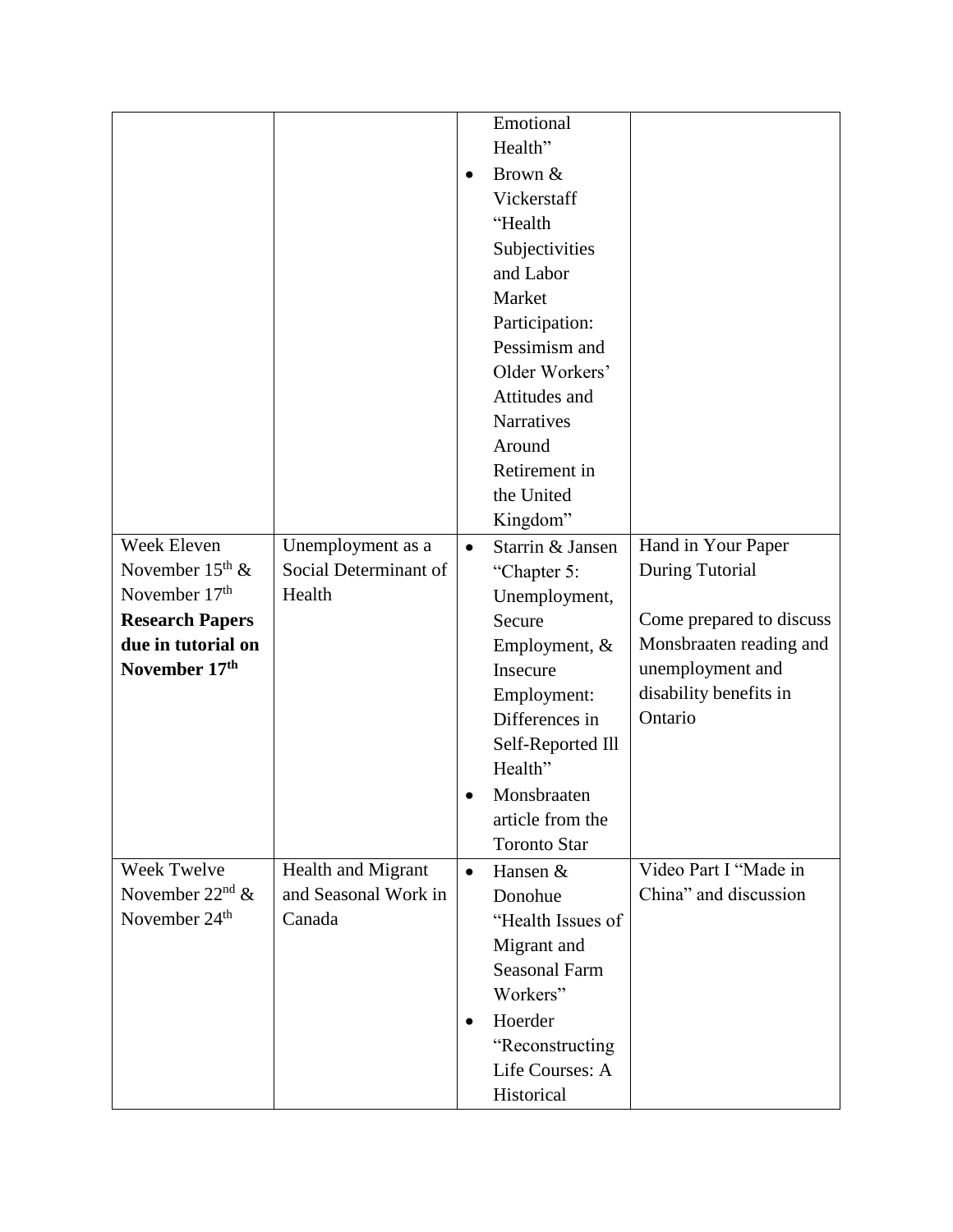|                      |                            |           | Perspective on |                         |
|----------------------|----------------------------|-----------|----------------|-------------------------|
|                      |                            |           | Migrant        |                         |
|                      |                            |           | Experiences"   |                         |
| <b>Week Thirteen</b> | International              | $\bullet$ | Gatti et al.   | Video Part II: "Made in |
| November $29th$ &    | <b>Experiences of Work</b> |           | "Unemployment  | China"                  |
| December 1st         | as a Determinant of        |           | and self-rated |                         |
|                      | Health                     |           | health:        | Final Exam Review &     |
|                      |                            |           | Neighborhood   | <b>Course Summary</b>   |
|                      |                            |           | influence"     | Activity                |
| Week Fourteen        | Drop in Review and         | $\bullet$ | N/A            | No Tutorial             |
| December $6th$       | Paper Pick up: Pick        |           |                |                         |
|                      | up your paper and          |           |                |                         |
|                      | take the opportunity       |           |                |                         |
|                      | to ask any questions       |           |                |                         |
|                      | about your paper or        |           |                |                         |
|                      | any questions you          |           |                |                         |
|                      | may have about the         |           |                |                         |
|                      | final exam                 |           |                |                         |

# **Academic Integrity**

You are expected to exhibit honesty and use ethical behaviour in all aspects of the learning process. Academic credentials you earn are rooted in principles of honesty and academic integrity.

Academic dishonesty is to knowingly act or fail to act in a way that results or could result in unearned academic credit or advantage. This behaviour can result in serious consequences, e.g. the grade of zero on an assignment, loss of credit with a notation on the transcript (notation reads: "Grade of F assigned for academic dishonesty"), and/or suspension or expulsion from the university.

It is your responsibility to understand what constitutes academic dishonesty. For information on the various types of academic dishonesty please refer to the Academic Integrity Policy, located at www.mcmaster.ca/academicintegrity

The following illustrates only three forms of academic dishonesty:

- 1. Plagiarism, e.g. the submission of work that is not one's own or for which other credit has been obtained.
- 2. Improper collaboration in group work.
- 3. Copying or using unauthorized aids in tests and examinations.

## **Students Requiring an Accommodation**

Students who require academic accommodation must contact Student Accessibility Services (SAS) to make arrangements with a Program Coordinator. Academic accommodations must be arranged for each term of study. Student Accessibility Services can be contacted by phone 905